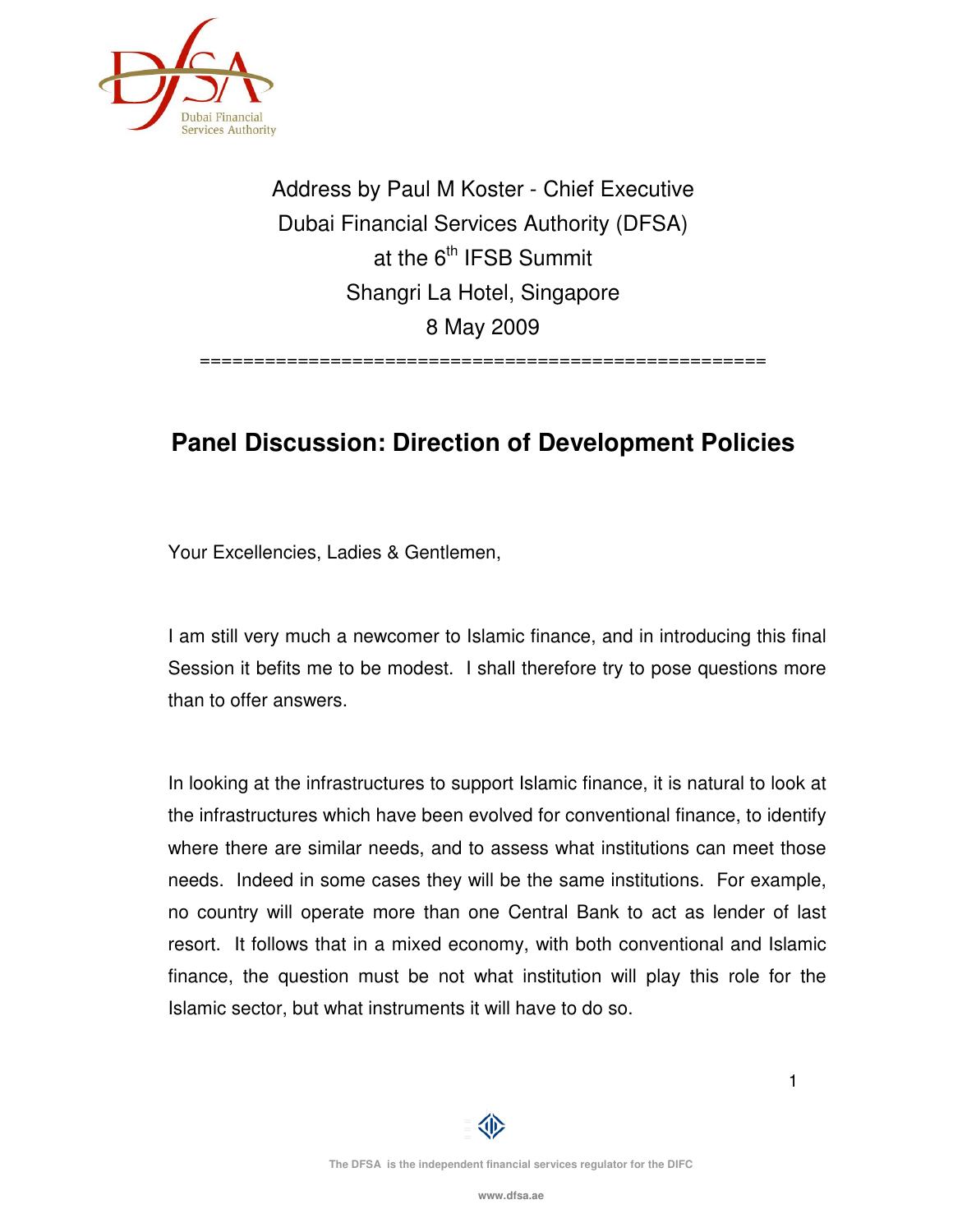

The infrastructures that are needed fall into several categories. One is clearly standards-setting, including regulatory, accounting and market standards. Here the challenge is clear. It is to develop standards that are as consistent as possible with those of conventional finance, which respond to the real differences of Islamic finance, and which meet the highest standards of quality. As non-Islamic regulators around the world come to deal with Islamic finance, they will not simply tear up their rulebooks, based on the standards of Basel, or IOSCO or the IASB; they will seek to adapt them, and they will look for standards that are as well thought out as those they are used to. If they cannot find them, they will either ignore Islamic finance or press the conventional standards-setters to address the issues. Similar comments apply to market players, in areas such as documentation.

Market infrastructures are in general similar to those for conventional finance, though there are of course issues about how to stimulate active trading in certain areas. The most obvious exception to my mind is the problem of how to create a short-term money market to allow liquidity to move around the system without high transaction costs and, if possible, without too much artifice.

This is closely related to the next issue, which is the infrastructure to support financial stability. In the conventional world one foundation of this is the role of central banks as lenders of last resort. What instruments do they have, or what substitute can be found, in Islamic finance – especially at a time when their interventions are more extensive – and probably longer lived – than ever before?

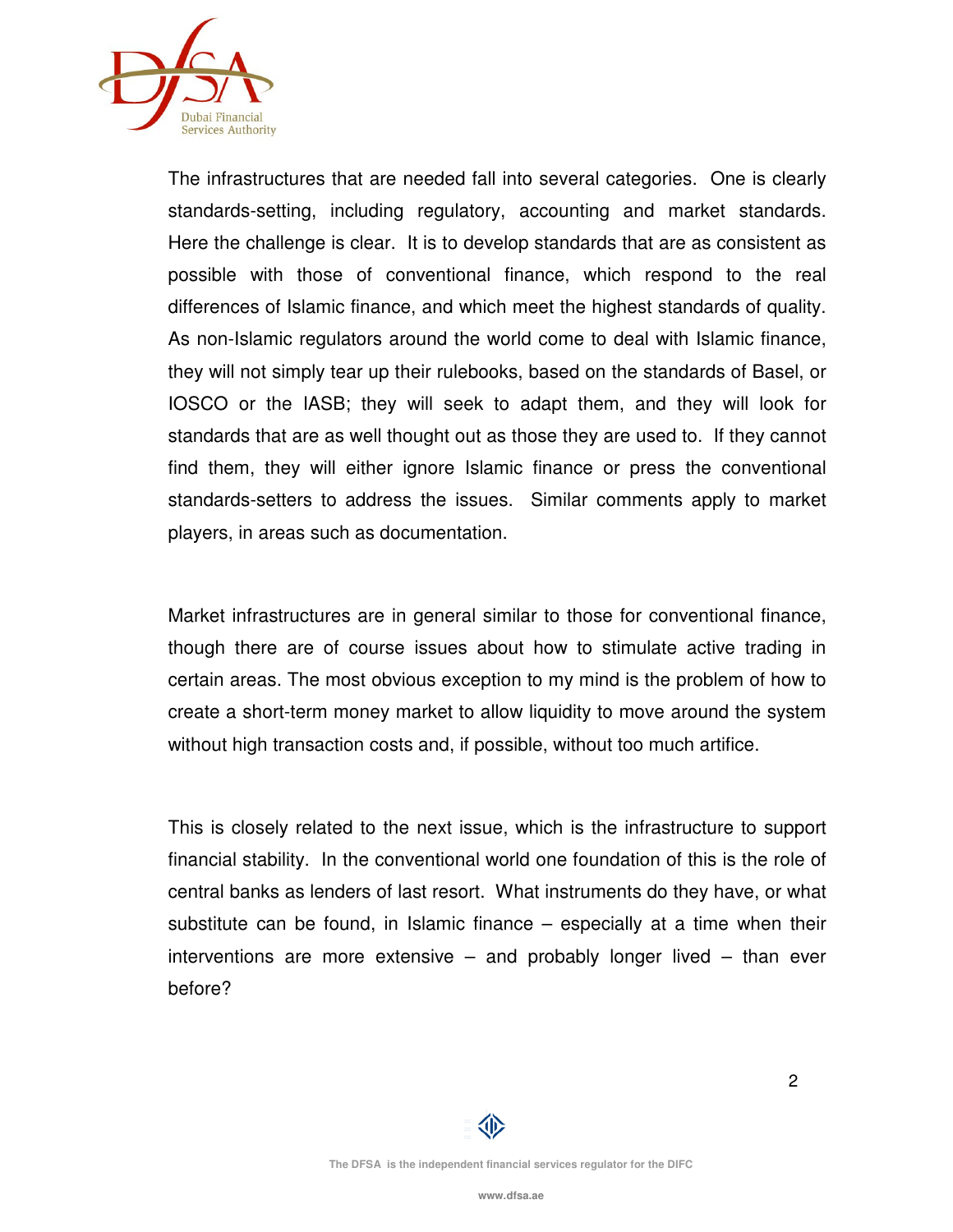

Then there is the whole area of institutional and market development. What should be the relationship between the Islamic Development Bank, the World Bank, the IMF and indeed any other bodies, as development moves outside the Islamic Conference countries? In prosperous mixed, cross-cultural economies  $-$  like the one we are meeting in  $-$  who should take the lead in developing the infrastructure for Islamic finance?

Finally, there is the area of the Shari'a infrastructure. This is an area in which I need to tread carefully. However, it is clear both that Shari'a advice is critical to the proper conduct of Islamic finance, that there are many areas in which there is not full consensus, and that Shari'a governance imposes material costs. There is much discussion of how greater consensus can be achieved in important areas, and how the supply of Shari'a scholars can be increased. But there is scope also to discuss how the need can be reduced, in areas where transaction forms can be standardised, and also about the infrastructure of what is now becoming a profession. Will it become like my own profession, accountancy, in which firms rather than individuals are critical, and there is an acknowledged development and career structure? Will it become like other professions – for example many aspects of design – where key individuals head their own firms, but much of the work is done by supporting staff? Or is there another model altogether?

I ask these questions very much as a new comer, and I look forward to hearing at least some views on them from our distinguished speakers this morning.